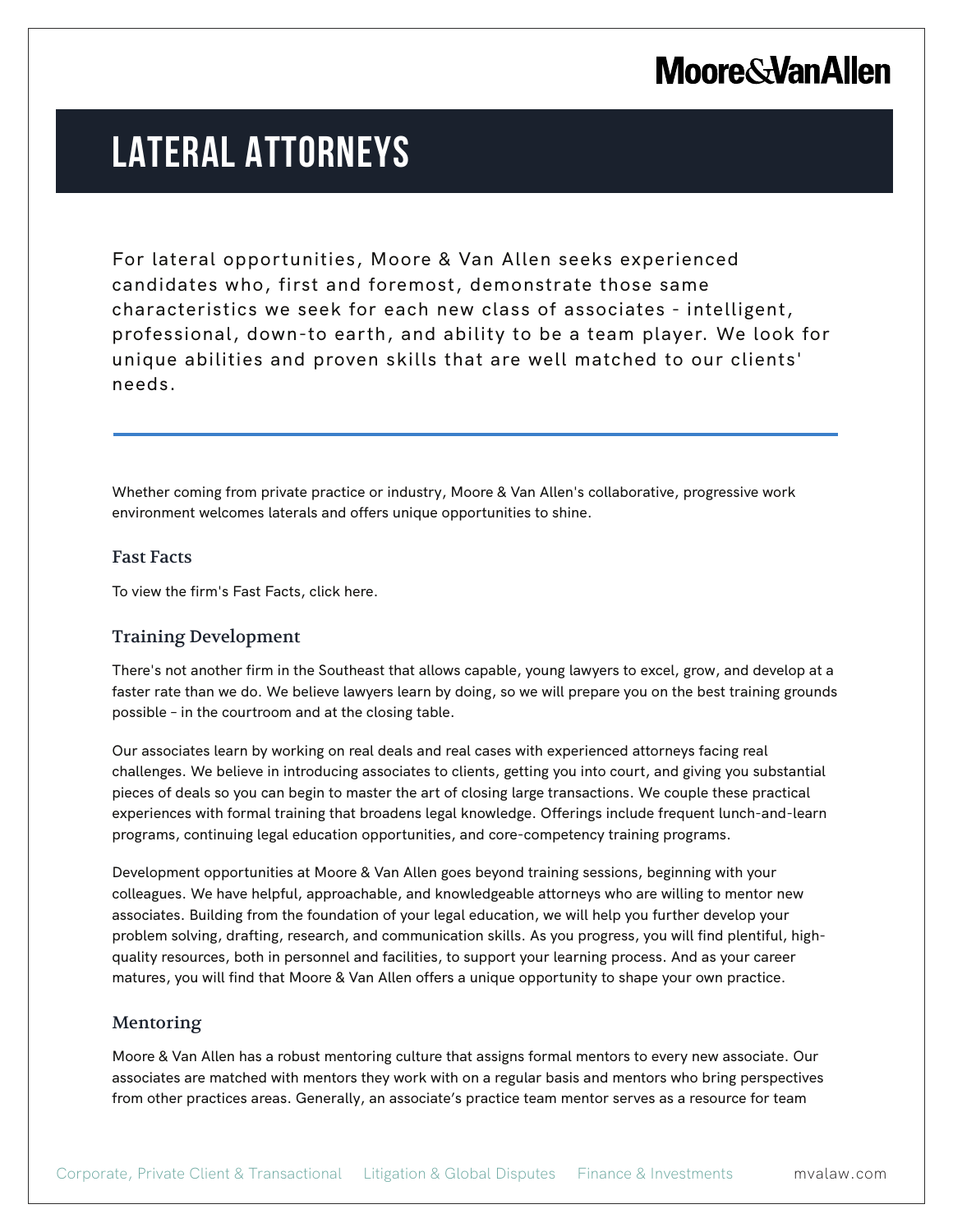## **Moore&VanAllen**

#### LATERAL ATTORNEYS

integration, workflow support and development specific to their daily practice of law. Annual mentor assignments maximize the guidance and support each associate has available as they progress through their career.

Moore & Van Allen's unique cross-team mentoring program provides a successful avenue for our associates to interact and learn from mentors and peer colleagues from practice areas other than their own. Associates in early stages of their career can rely on the perspectives and guidance of a mentor circle comprised of a mentor and three to five peers. As our associates advance in their careers and learning and development needs mature, they are paired one-on-one with a mentor from a different practice area for more personalized guidance.

#### Compensation & Benefits

Moore & Van Allen provides a competitive base pay structure. Entry level associates and experienced attorneys receive reimbursement of reasonable relocation expenses. Moore & Van Allen covers bar application and review expenses.

### BONUS STRUCTURE

In addition to a competitive salary, our lawyers are eligible for discretionary bonuses based on extraordinary performance. Moore & Van Allen does not have a minimum billable hour requirement; instead, our focus is on meeting client expectations in a timely manner. Lawyers also receive consideration of approved pro bono, recruiting, diversity, and/or public service activities. Bonuses are paid on March 15 based on the preceding year's performance.

#### CLERKSHIP CREDITS

Associates joining the firm after completing a U.S. District Court clerkship or a U.S. Circuit Court clerkship receive one year of salary and membership credit. Appropriate credit for a U.S. Supreme Court clerkship is determined on a case-by-case basis.

#### BENEFITS

Moore & Van Allen provides a benefits program that demonstrates the firm's commitment to helping our attorneys achieve a satisfying personal and professional life. Please click on Attorney Benefits to review a summary of health, welfare and satisfaction benefits.

## ALTERNATIVE WORK ARRANGEMENTS

Our firm is flexible with alternative work arrangements. We are committed to balanced lifestyles and hold teamwork in the highest regard. Based on client needs, we allow schedules that suit individual lifestyles. We have attorneys who work part-time and some who telecommute. We have early risers and we have night owls. The flexibility allows us to serve the best interests of our clients while, at the same time, accommodate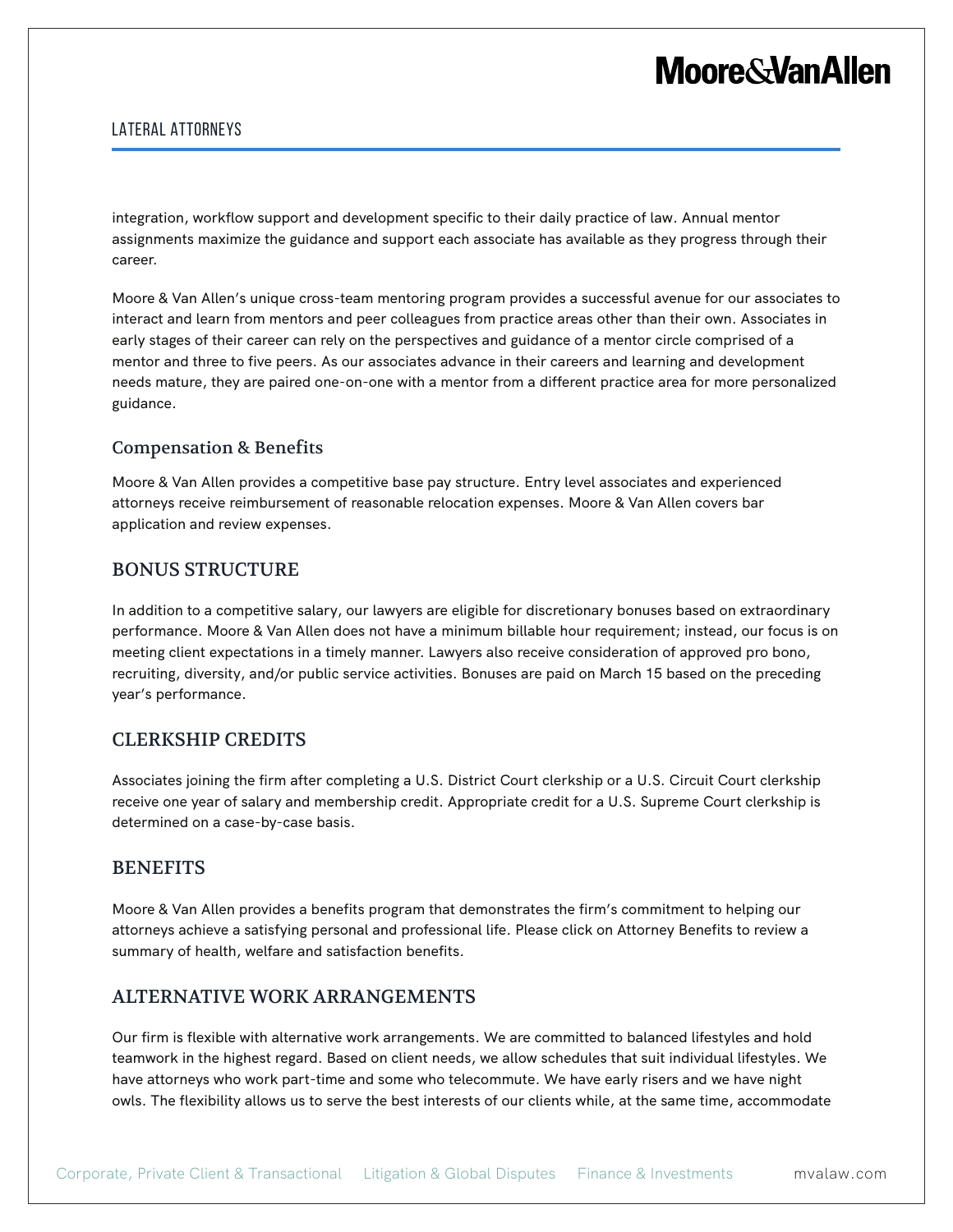## **Moore&VanAllen**

#### LATERAL ATTORNEYS

the non-conventional arrangements for our attorneys and staff.

### Alternative Schedules

Juggling work and family is a challenge for anyone who works. There are many associates and members at Moore & Van Allen with significant family responsibilities who successfully juggle the demands. For those who need or desire it, Moore & Van Allen has in place an "alternative-schedule" policy, which attorneys are eligible for after December 31 of their first full calendar year of employment.

Moore & Van Allen's alternative schedule policy is flexible enough to accommodate requests for nontraditional hours and/or telecommuting. Each schedule is determined on a case-by-case basis, with an associate requesting the change working closely with their team in devising a schedule that meets the goals of the associate, Moore & Van Allen and our clients. Our policy also allows reduced hour schedules, which are negotiated on a case-by-case basis. Salary, bonus threshold, billable hours and non-billable hours for which credit is given are all pro-rated. Lawyers who reach targets of 1500 billable hours remain on membership track, although membership eligibility is deferred for each year of cumulative time omitted. A partial year of six months or more will be treated as a full year under this policy.

## MEMBERSHIP CONSIDERATION

An associate who chooses to move off of membership track due to an alternative schedule arrangement reserves the right to request consideration to move back to a membership class in the future. At Moore & Van Allen, we have several alternative schedule associates who have chosen to remain on track, and several who have chosen to move off track.

Moore & Van Allen recognizes that children and family are an important part of life. As such, we have put in place policies that allow attorneys to take parental leave with little risk of impacting when that attorney is eligible for membership. So long as the cumulative time an attorney takes is less than six months, the leave taken will not result in a deferral. (Cumulative time is the sum of all paid, partial paid and unpaid leave for all pregnancies and adoptions, excluding any disability leave of less than three months taken in connection with each birth.) Once cumulative time exceeds six months, the attorney will lose one year of seniority for purposes of membership decisions and compensation, as applicable. Once cumulative time exceeds 18 months, the attorney will lose two years of seniority for purposes of membership decisions and compensation, as applicable. Practically speaking, we have never had an attorney's membership consideration deferred because of time taken for parental leave.

## Billable Hours

## NO MINIMUM BILLABLE HOUR REQUIREMENT

There is no minimum billable hour requirement for associates. The firm's expectation is that an associate will work diligently to deliver quality and timely work on those matters to which the associate is assigned and work with his/her mentor or team leader to seek additional assignments so as to remain productive.